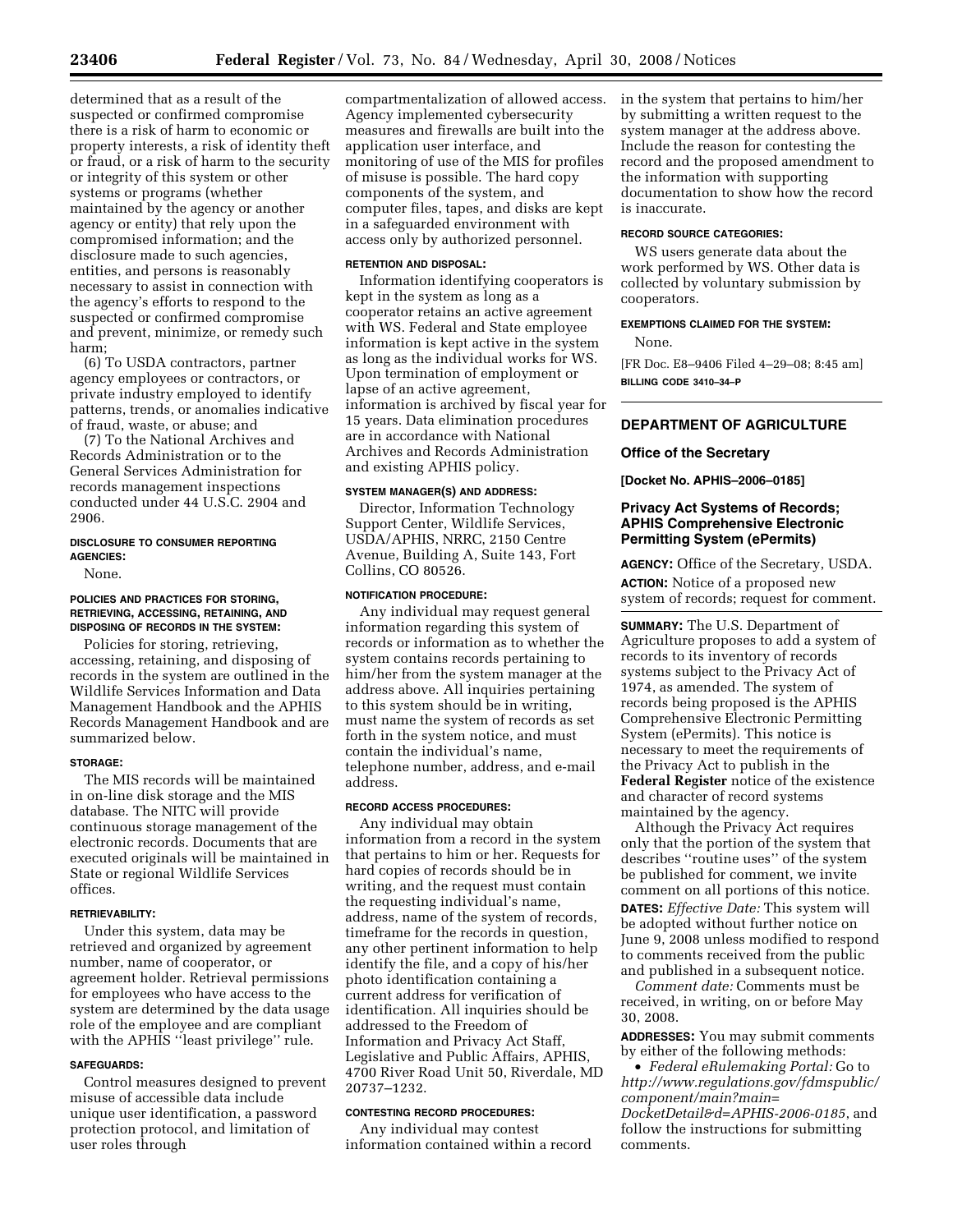• *Postal Mail/Commercial Delivery:*  Docket No. APHIS–2006–0185, Regulatory Analysis and Development, PPD, APHIS, Station 3A–03.8, 4700 River Road Unit 118, Riverdale, MD 20737–1238.

*Docket:* You may view comments we receive at the Federal eRulemaking Portal (Web address above) or in our reading room. The reading room is located in room 1141 of the USDA South Building, 14th Street and Independence Avenue, SW., Washington, DC. Normal reading room hours are 8 a.m. to 4:30 p.m., Monday through Friday, except holidays. To be sure someone is there to help you, please call (202) 690–2817 before coming.

## **FOR FURTHER INFORMATION CONTACT:** Ms.

Alison Young, Branch Chief, Project Management, Information Technology Development and Coordination, Plant Protection and Quarantine, APHIS, 4700 River Road Unit 144, Riverdale, MD 20737; (301) 734–3821.

**SUPPLEMENTARY INFORMATION:** The Privacy Act of 1974, as amended (5 U.S.C. 552a), requires agencies to publish in the **Federal Register** a notice of new or revised system of records maintained by the agency. A system of records is a group of any records under the control of any agency, from which information is retrieved by the name of an individual or by some identifying number, symbol, or other identifying particular assigned to an individual.

The Animal and Plant Health Inspection Service (APHIS) is proposing to add a new system of records, entitled APHIS Comprehensive Electronic Permitting System (ePermits), that will be used to support the permitting processes for the Plant Protection and Quarantine (PPQ), Veterinary Services (VS), and Biotechnology Regulatory Services (BRS) programs within APHIS.

Under the authority of the Plant Protection Act (7 U.S.C. 7701 *et seq.*) and the Animal Health Protection Act (7 U.S.C. 8301 *et seq.*), APHIS regulates the importation, entry, exportation, and interstate movement of animals, plants, biological control organisms, noxious weeds, animal and plant products, and other articles, as necessary to prevent the introduction and interstate spread of plant pests, and pests and diseases of livestock. Under the authority of the Honeybee Act (7 U.S.C. 281 *et seq.*), APHIS regulates the importation of honeybees and honeybee semen into the United States to prevent the introduction of diseases and parasites of honeybees and of undesirable species, such as African honeybees.

In many cases, APHIS requires persons wishing to move a regulated commodity into, from, or within the United States, to apply for a permit. The ePermits system enables customers to apply for a permit, pay permit application fees, check the status of a permit application, and view issued permits and other information online in a secure manner. Individuals who may use this system include designated collaborators and permit applicants such as importers, agents, brokers, and researchers. Applicants will enter necessary information into the system in order to create an application for a permit. Such information includes personal information such as name, business name, mailing address, telephone number, e-mail address, and fax number; information concerning the regulated article for which a permit is sought, such as the proposed article, shipment information, country of origin, and proposed treatment methods; and may also include supporting documentation such as compliance and inspection reports and agreements. For permits that require fee payments, the system uses such information as payment amount, payment date, and user fee account number, check number, or last four digits of the credit card. The system also uses information about APHIS permit staff employees, including name, address, telephone number, e-mail address, organization name and job function, and, in some cases, a digital image of the handwritten employee signature.

This information is necessary for APHIS to evaluate data in order to manage and issue permits and notifications; perform inspections, investigations, and permit-related activities; prepare permits, letters, and other documents; generate reports to evaluate quality control and effectiveness of the program; determine if the action requested in the permit application would be additionally subject to other Federal or State authorities; and facilitate and account for payments.

### **Routine Uses of Records Maintained in the System, Including Categories of Users and the Purposes of Such Uses**

APHIS may disclose information in the ePermits system to the Department of Homeland Security's Customs and Border Protection agency, which inspects shipments that arrive at United States ports for compliance with permit conditions. APHIS may also disclose information in the ePermits system to cooperative Federal, State, and local government officials, employees, or contractors, and other parties engaged in

administering the program. APHIS may disclose information to State government regulatory officials in the State of destination for review and comment. Other routine uses of this information include releases related to investigations pertaining to violations of law or related to litigation. A complete listing of the routine uses for this system is included in the accompanying document that is published along with this notice.

The proposed information collection devices associated with the ePermits system have been approved by the Office of Management and Budget under the Paperwork Reduction Act.

### **Title and Business Address of the Agency Official Responsible for the System of Record**

Chief Information Officer, U.S. Department of Agriculture, 1400 Independence Avenue, SW., Washington, DC 20250.

### **Report on New System**

A report on the new system of records, required by 5 U.S.C. 552a(r), as implemented by Office of Management and Budget Circular A–130, was sent to the Chairman, Committee on Homeland Security and Governmental Affairs, United States Senate; the Chairman, Committee on Oversight and Government Reform, U.S. House of Representatives; and the Administrator, Office of Information and Regulatory Affairs, Office of Management and Budget.

Dated: April 17, 2008.

**Edward T. Schafer,** 

*Secretary.* 

### **SYSTEM NAME:**

APHIS Comprehensive Electronic Permitting System (ePermits), USDA– APHIS–10.

#### **SECURITY CLASSIFICATION:**

None.

#### **SYSTEM LOCATION:**

Paper files for the APHIS Comprehensive Electronic Permitting System (ePermits) are maintained in the offices of Biotechnology Regulatory Services (BRS), Plant Protection and Quarantine (PPQ), and Veterinary Services (VS) in Riverdale, MD. The ePermits production system and associated electronic files are maintained at USDA's National Information Technology Center (NITC) in Kansas City, MO.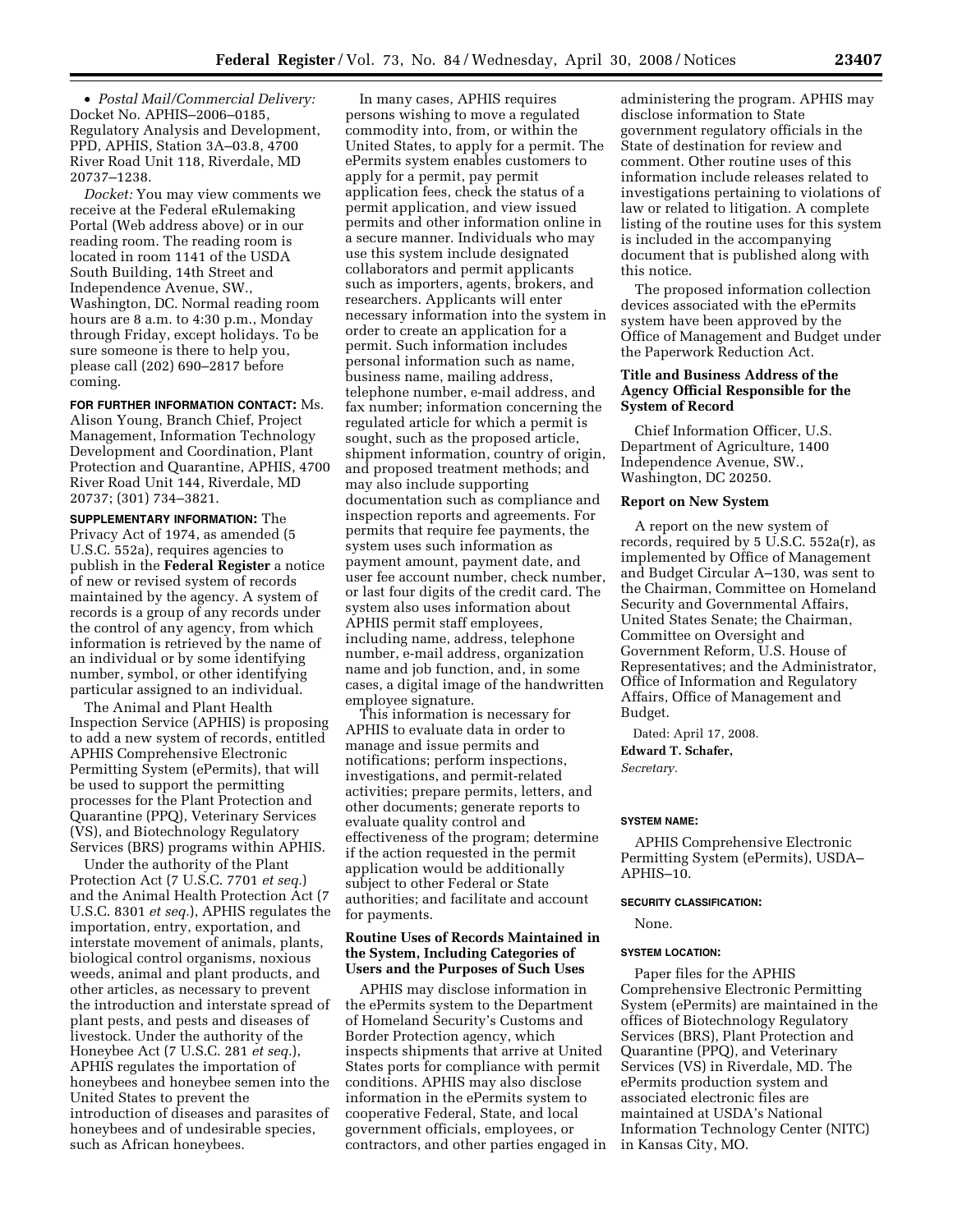### **CATEGORIES OF INDIVIDUALS COVERED BY THE SYSTEM:**

Permit applicants and designated collaborators, such as importers, agents, brokers, and researchers; and APHIS permit staff employees.

#### **CATEGORIES OF RECORDS IN THE SYSTEM:**

The records in this system may contain name, business name, mailing address, e-mail address, telephone and fax numbers, proposed articles to be permitted, shipment information, country of origin, proposed treatment methods, and compliance and inspection agreements or reports. For permits that require fee payments, the system may contain information about payment amount, payment date, and user fee account number, check number, or last four digits of the credit card.

#### **AUTHORITY FOR MAINTENANCE OF THE SYSTEM:**

The Honeybee Act, 7 U.S.C. 281–286; the Plant Protection Act, 7 U.S.C. 7701– 7772 and 7781–7786; and the Animal Health Protection Act, 7 U.S.C. 8301– 8321.

#### **PURPOSES(S) OF THE SYSTEM:**

This system will be used to enable persons wishing to move a regulated commodity into, from, or within the United States to apply for a permit, pay permit application fees, check the status of a permit application, and view issued permits and other information online in a secure manner.

### **ROUTINE USES OF RECORDS MAINTAINED IN THE SYSTEM, INCLUDING CATEGORIES OF USERS AND THE PURPOSES OF SUCH USES:**

In addition to those disclosures generally permitted under 5 U.S.C. 552a(b) of the Privacy Act, records maintained in the system may be disclosed outside USDA as follows:

(1) To the Department of Homeland Security's Customs and Border Protection agency, which inspects shipments that arrive at United States ports for compliance with permit conditions;

(2) To cooperative Federal, State, and local government officials, employees, or contractors, and other parties engaged to assist in administering the program. Such contractors and other parties will be bound by the nondisclosure provisions of the Privacy Act. This routine use assists the agency in carrying out the program, and thus is compatible with the purpose for which the records are created and maintained;

(3) To State government regulatory officials in the State of destination for review and comment;

(4) To the appropriate agency, whether Federal, State, local, or foreign, charged with responsibility of

investigating or prosecuting a violation of law or of enforcing, implementing, or complying with a statute, rule, regulation, or order issued pursuant thereto, of any record within this system when information available indicates a violation or potential violation of law, whether civil, criminal, or regulatory in nature, and either arising by general statute or particular program statute, or by rule, regulation, or court order issued pursuant thereto;

(5) To the Department of Justice when the agency, or any component thereof, or any employee of the agency in his or her official capacity, or any employee of the agency in his or her individual capacity where the Department of Justice has agreed to represent the employee, or the United States, in litigation, where the agency determines that litigation is likely to affect the agency or any of its components, is a party to litigation or has an interest in such litigation, and the use of such records by the Department of Justice is deemed by the agency to be relevant and necessary to the litigation; provided, however, that in each case, the agency determines that disclosure of the records to the Department of Justice is a use of the information contained in the records that is compatible with the purpose for which the records were collected;

(6) For use in a proceeding before a court or adjudicative body before which the agency is authorized to appear, when the agency, or any component thereof, or any employee of the agency in his or her official capacity, or any employee of the agency in his or her individual capacity where the agency has agreed to represent the employee, or the United States, where the agency determines that litigation is likely to affect the agency or any of its components, is a party to litigation or has an interest in such litigation, and the agency determines that use of such records is relevant and necessary to the litigation; provided, however, that in each case, the agency determines that disclosure of the records to the court is a use of the information contained in the records that is compatible with the purpose for which the records were collected;

(7) To appropriate agencies, entities, and persons when the agency suspects or has confirmed that the security or confidentiality of information in the system of records has been compromised; the agency has determined that as a result of the suspected or confirmed compromise there is a risk of harm to economic or property interests, a risk of identity theft or fraud, or a risk of harm to the security

or integrity of this system or other systems or programs (whether maintained by the agency or another agency or entity) that rely upon the compromised information; and the disclosure made to such agencies, entities, and persons is reasonably necessary to assist in connection with the agency's efforts to respond to the suspected or confirmed compromise and prevent, minimize, or remedy such harm;

(8) To USDA contractors, partner agency employees or contractors, or private industry employed to identify patterns, trends or anomalies indicative of fraud, waste, or abuse; and

(9) To the National Archives and Records Administration or to the General Services Administration for records management inspections conducted under 44 U.S.C. 2904 and 2906.

#### **DISCLOSURE TO CONSUMER REPORTING AGENCIES:**

None.

### **POLICIES AND PRACTICES FOR STORING, RETRIEVING, ACCESSING, RETAINING, AND DISPOSING OF RECORDS IN THE SYSTEM:**

### **STORAGE:**

Paper files for the APHIS Comprehensive Electronic Permitting System are maintained, according to the responsible program, in the offices of BRS, PPQ, and VS in Riverdale, MD. The USDA National Information Technology Center in Missouri will house the ePermits system servers.

### **RETRIEVABILITY:**

Records are retrieved by use of individual's name, business name, business address, regulated article, country of origin, application number, and permit number.

#### **SAFEGUARDS:**

All ePermits users are required to complete USDA's registration process called eAuthentication, a system that enables individuals to obtain useridentification accounts that allow password protected access to certain USDA web-based applications and services through the Internet. The webbased service identifies and validates USDA customers before they can access ePermits.

Role-based security and access rights are implemented to protect the security of the information. Additionally, the ePermits security plan includes management, operational, and technical controls to prevent misuse of data by system users.